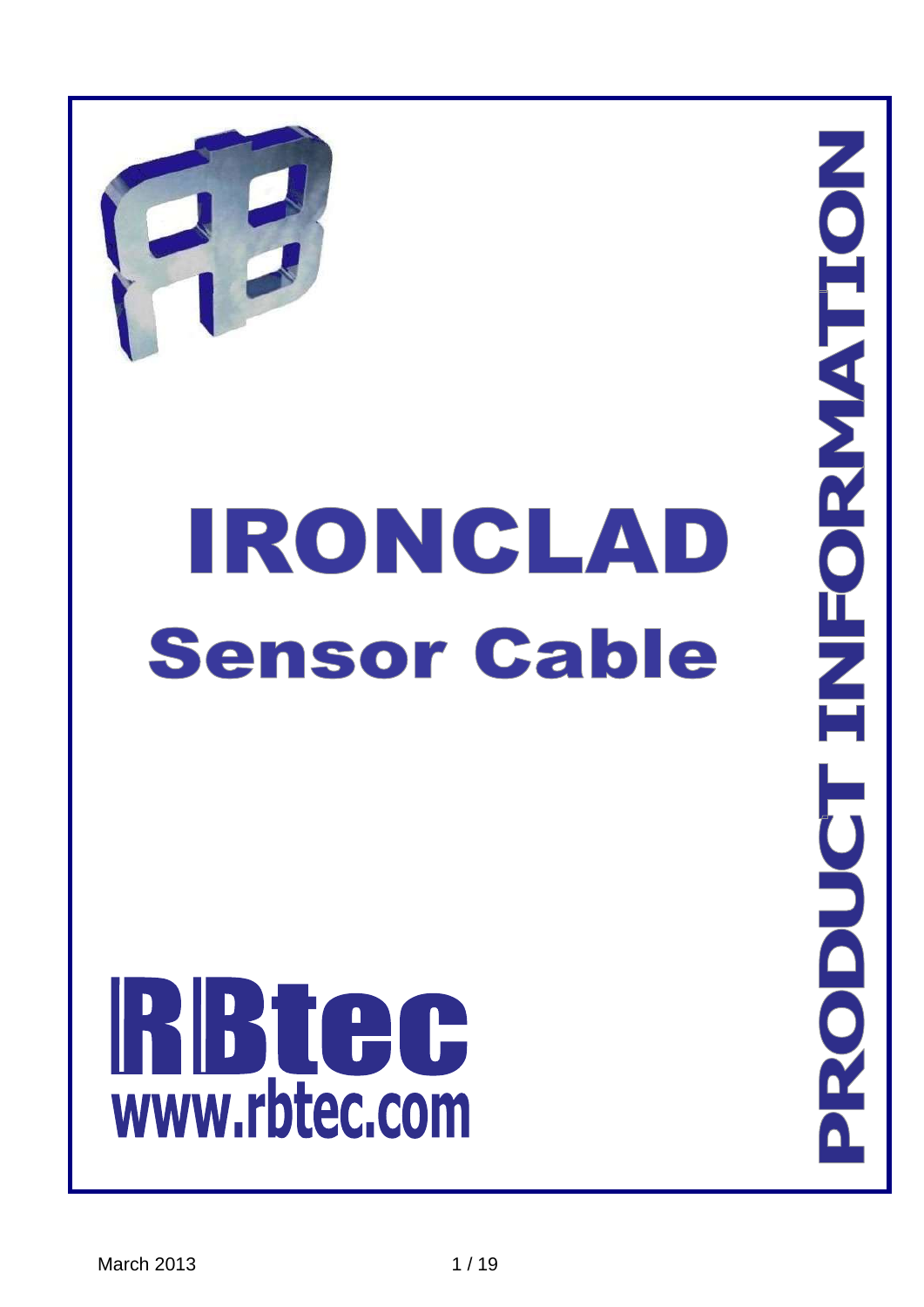# **GENERAL**

The **Ironclad** line sensor cable is a passive electronic intrusion detector system. The system is ideal for outdoor protection and can be easily installed on fences, on a concertina razor coil on a roofs and solid walls or for indoor use to protect vaults, strong rooms etc.

The **Ironclad** sesore is an armour cable based on vibration sensor cable based on audio frequency (AF) miniature sensor cable, known as microphonic technology, featuring digital signal processing (DSP) and dual zone signal processing unit.

The **Ironclad** offers a solution for intrusion detection by the analysis of typical vibration patterns made by a forced entry attempt. The system can recognize motion caused by an attempt to pass through the fence and disregard signals caused by weather conditions, preventing nuisance alarms. This is an easy-to-install and easy to adjust system, it will provide the end user an economic and highly secure perimeter protection system, with a very high probability of intruder detection and relatively low rate of false alarms.

The **Ironclad** can be permanently or temporarily installed. It is designed to interface with a conventional intruder alarm system or to be integrated with RBtec's

When the RBtec INTRUDALERT Control Interface Unit (IA-6500) and software is used as the primary operator interface, it gives the system the ability to monitor and control the performance of the entire system. Standard accessories that can be added are a PC computer and a monitor to display a customized site map. With this configuration the system is compatible with all types of security sensors for outdoor or indoor use and can be easily interfaced for integration and control of complementary systems, such as Access Control systems and CCTV systems, installed at key points to provide real time assessment capability.



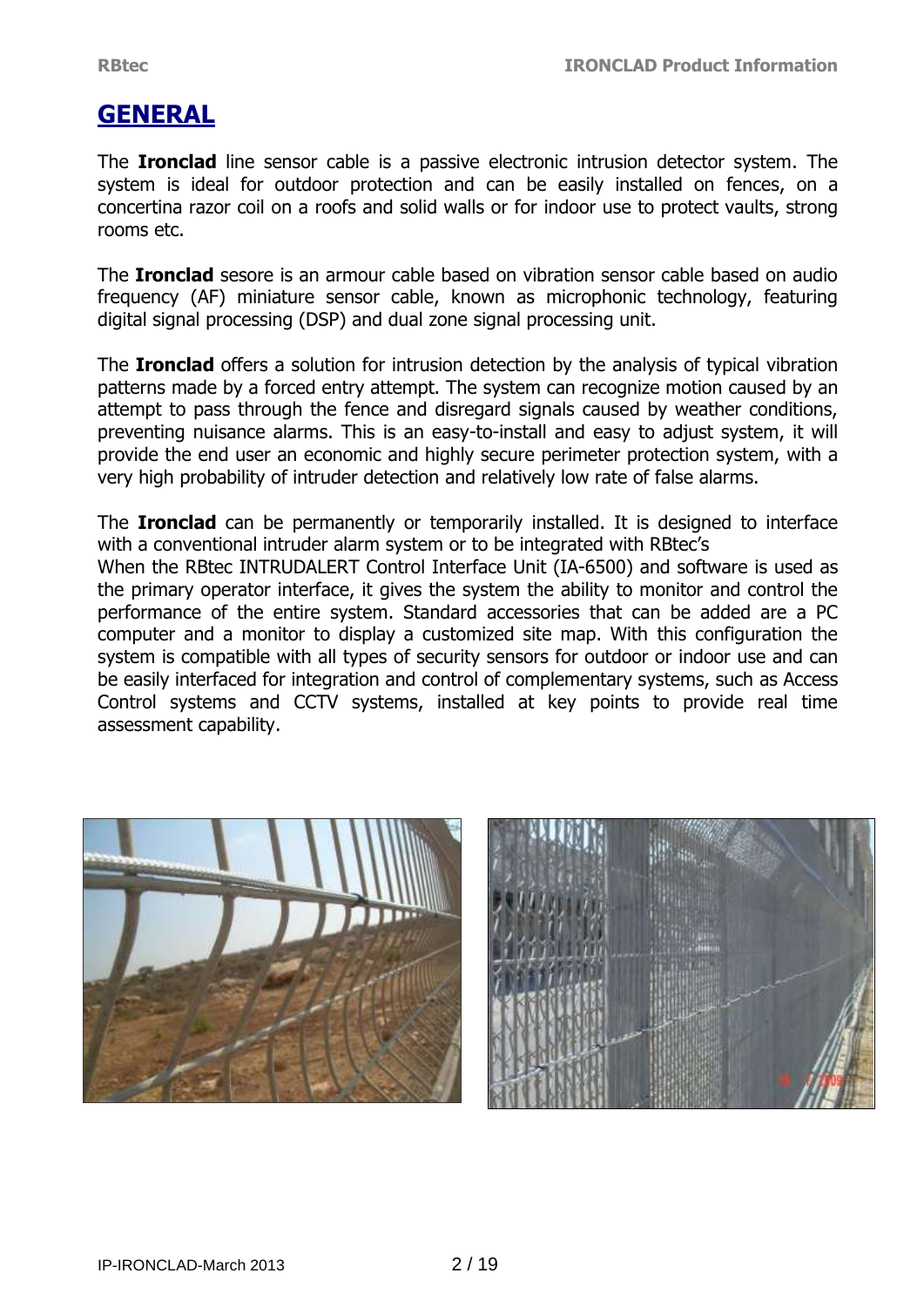# **Principle of Operation**

The signal processor receives and analyzes the signals generated by the Ironclad sensor cable and detects minute vibrations in the fence.

The sensor has independent adjustments and thresholds for each type of intrusion and the processor identifies, by type whether a cut intrusion or climb intrusion has occurred.

# **System Advantage**

The Ironclad Sensor Line Cable has a life expectancy of 10 years, is easy to install and non obstructive to the eye. This cable is attached directly to the fence with cable ties.

The sensor is totally passive and has different ranges of sensitivity that will allow adapting it to any specific application.

The zone starts at the electronic processor (Analyzer) and ends at the MCT- End Line protection module.

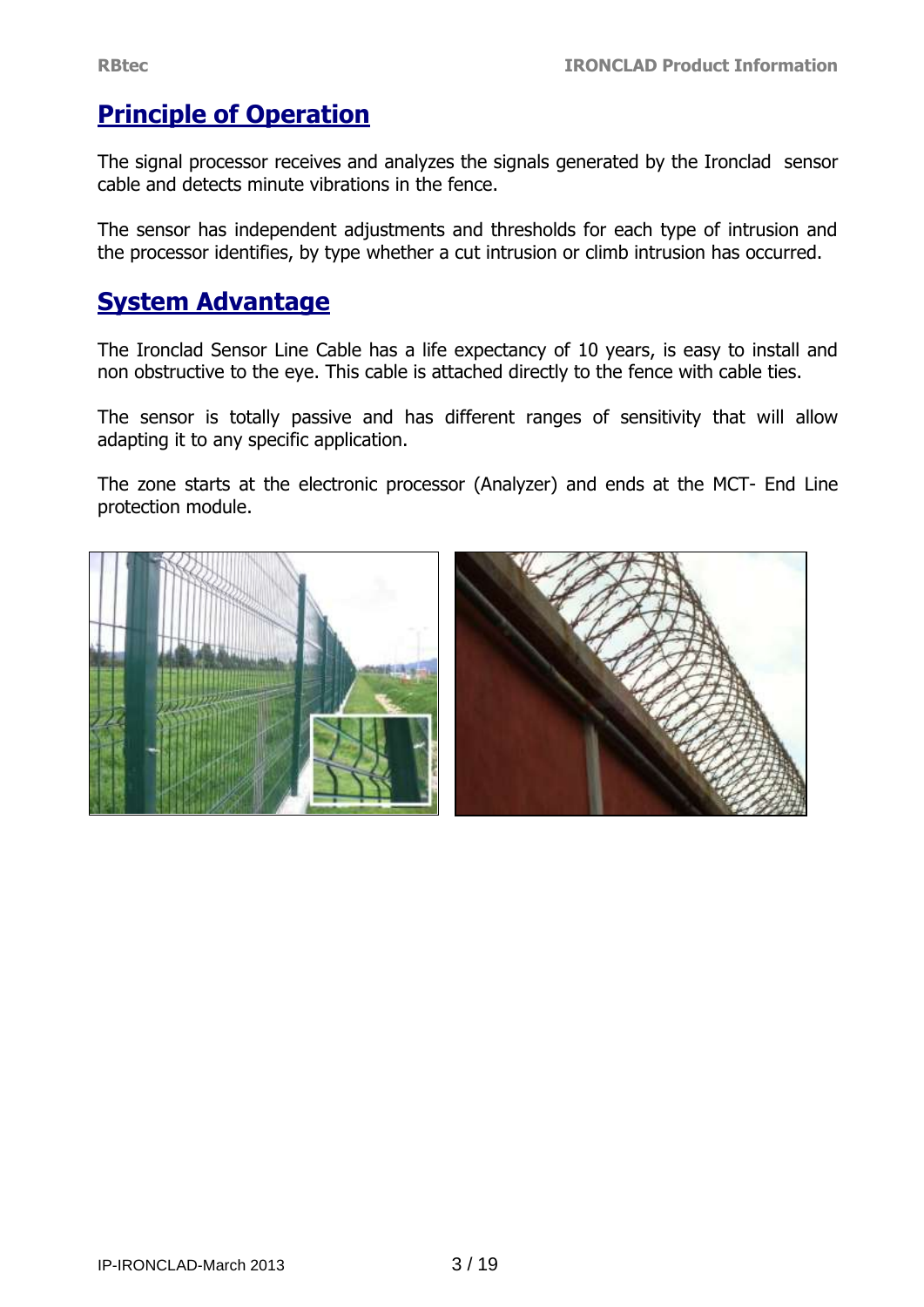The **IRONCLAD** system includes several main components:

#### **Ironclad Sensor Line Cable -**

The Ironclad Sensor cable is attached to the desiredto-protect structure (fence/wall), converting the whole structure into a gigantic vibration of high fidelity, which will detect any kind of intrusion. The electric output of this cable is a highly accurate reproduction of all sounds, generated by the fence/wall.



#### **LPU-304**

An electronic processor that continuously monitors the cable signal output and detects any attempt to penetrate the perimeter.

The analyzer is designed to ignore signals generated by rain, wind or birds. It utilizes highly advanced microprocessor technology in a microprocessor and is installed inside an IP65 rated weatherproof box.

The analyzer scans the integrity of the sensor line, thus monitoring the terminal that has been integrated to the cable. If the cable is cut, damaged or interfered in any way, the analyzer will immediately detect it, and activate a warning signal.

The LPU-304 is design to control up to two zones of 305m (1000Ft) with relay outputs. The analyzer is equipped with 4 inputs for external devices and 4 Solid States Relay. Meteorological unit can be connected for Weather Compensation Unit.



**Electronic kit with LPU-304**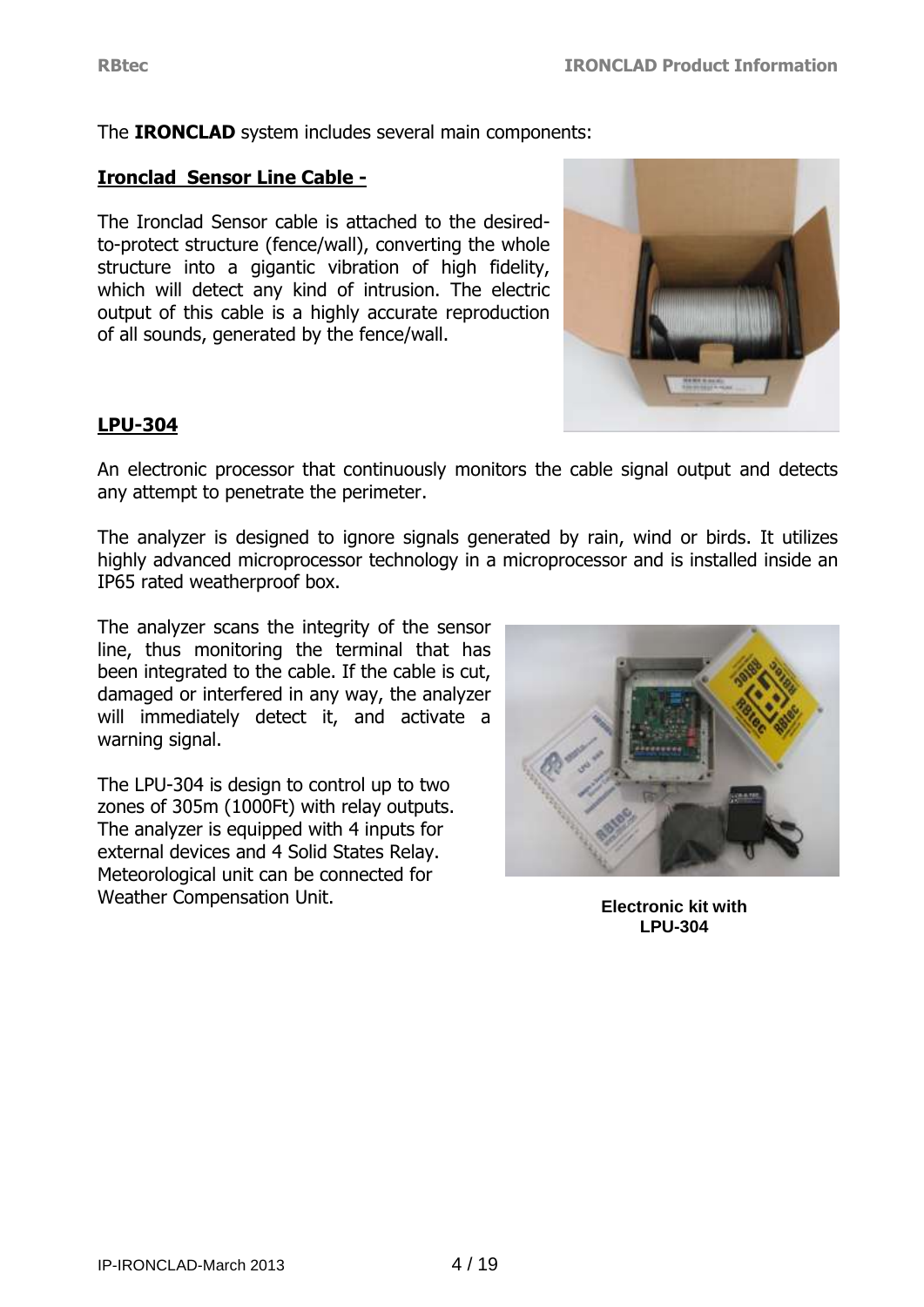#### **End Of Line Resistor module (MCT)**

The End of Line Resistor is connected at the end of the zone to complete the circuit. It can also be used as an extension unit when the zone extends more than 305m(1000Ft.).

#### **NOTE: For single and dual zone kits, MCT modules are built-in at the sensor cable ends.**





**MCT-X/MCT-R Extension Unit / End of Line Resistor**

### **METEOROLOGICAL UNIT (OPTIONAL)**

In medium to large fenced perimeter protection systems, movement resulting from strong winds, rain and hail can cause a sensor to trigger a false or nuisance alarm.

The VX-25 weather compensating unit is specially built to automatically compensate system's sensitivity for changing climatic conditions. Wind velocity measured by a 3–cupanemometer is translated into analog DC voltage and rain/hail conditions are measured by 3 concave plates and are translated into digital pulses. These signals are converted into "pseudo alarm" and are fed into the transponder card, temporarily creating new threshold and adjusting system's sensitivity to a new "zero" state. Only true alarms will now trigger the system and all other weather related alarms are eliminated.

Rain sensor: The rain sensor discs and shock sensors are vibration sensing units whose function is to detect the vibrations caused by rain or hail drops. These vibrations are translated into electronic signals and transmitted to the field Transponder card(SPU-2004).

Wind sensor: A 3 cup manometer is mounted at the top of the center post holding the rain sensor discs. This wind vain manometer produces a voltage frequency, which change with the changes in wind speed. This frequency is converted to electronic signals and transmitted to the Control card. The weather Interface Unit is a conversion circuit, which transforms the AC frequency sent by the wind manometer on the Weather Compensation Unit to a DC analog voltage relative to the wind speed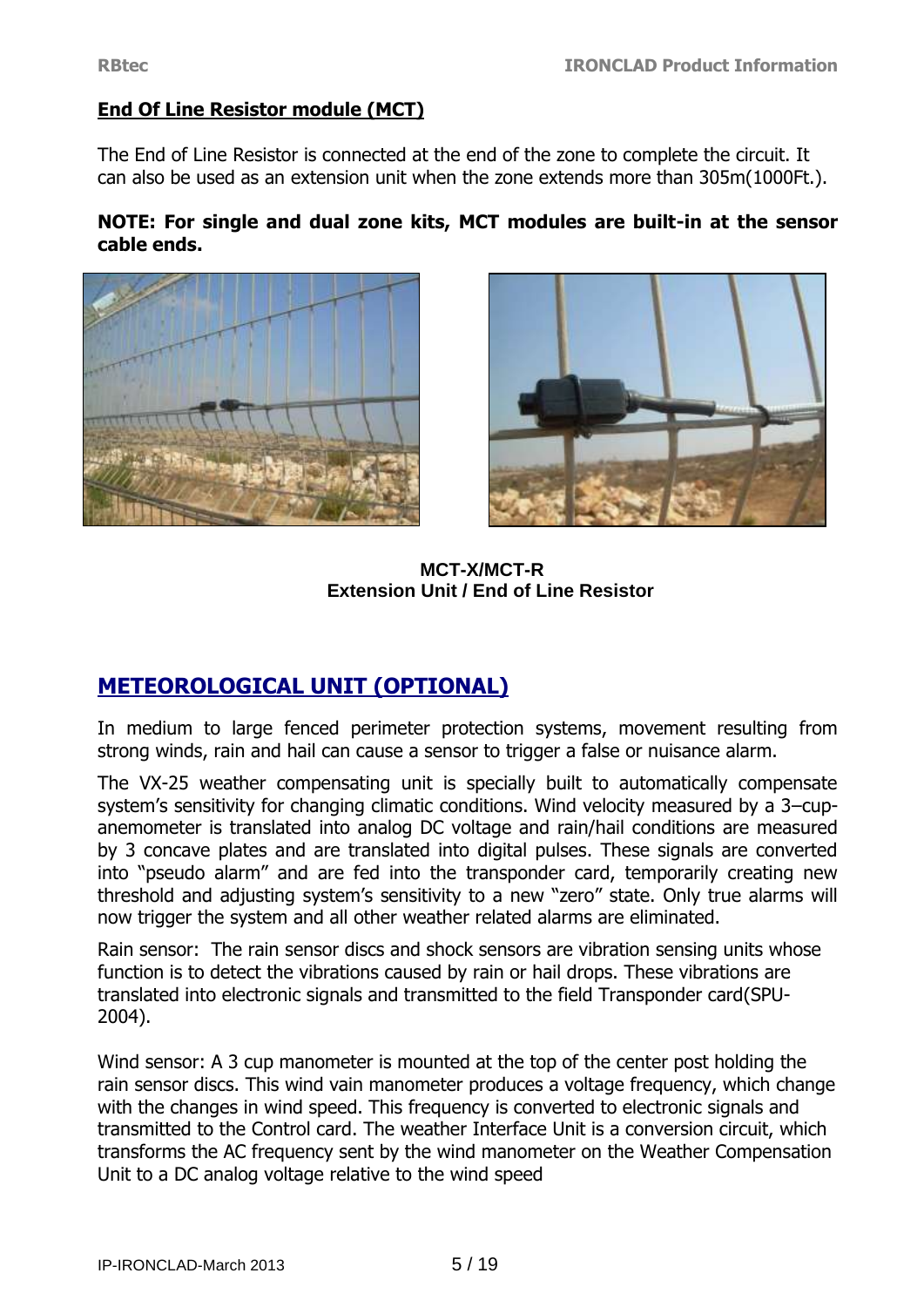#### **Specifications:**

- Measures wind speed up to 100 mph.
- Power consumption 12 VDC 5mA
- Response time 0.5 seconds

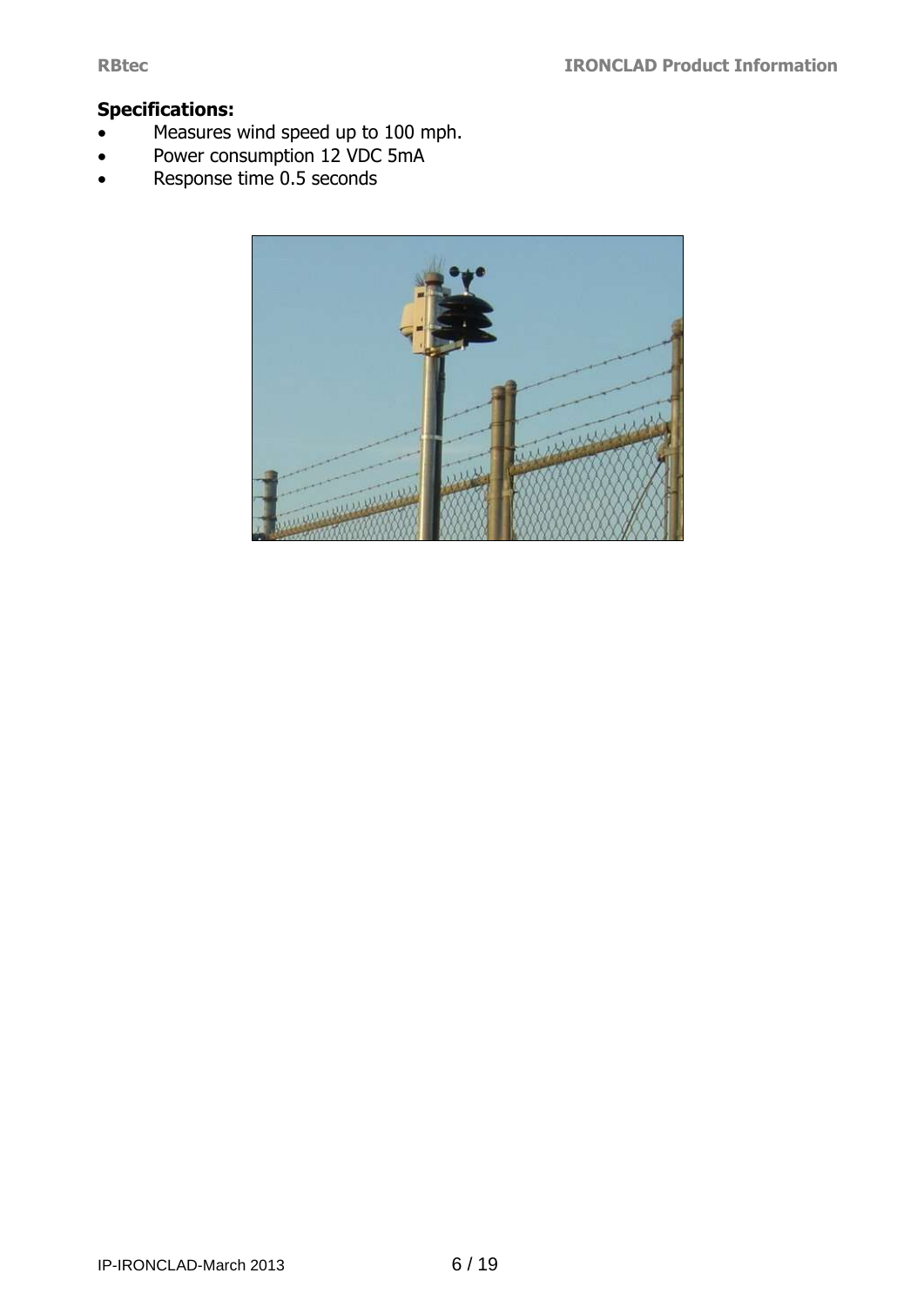# **Configuration Options**

The **Ironclad** is available in three configurations:

- A complete installation kit for a single zone system.
- A complete installation kit for a dual zone system.
- Multi-zone system configuration by multiplying kits above.

All the above system configurations can be stand-alone or can be integrated with RBtec's Command & Control system and software package. The standard length of each zone can be up to 1,000' (305m) of sensor line cable.

The installation kits include all the materials necessary for installation. Individual zone length is determined by the physical borders of each zone. The sensor line cable will be supplied in carton roll dispensers of 1,000' (305m) and will be cut to the correct length at the time of installation.

#### **Single Zone Configuration**

The basic Ironclad is a single zone system. The kit contains a single zone LPU-304 Analyzer unit with a single dry contact output, one carton roll of sensor cable 1,000' (305m), one MCT End-of-Line Termination Module which is built-in the sensor cable and a package of 610 cable ties.

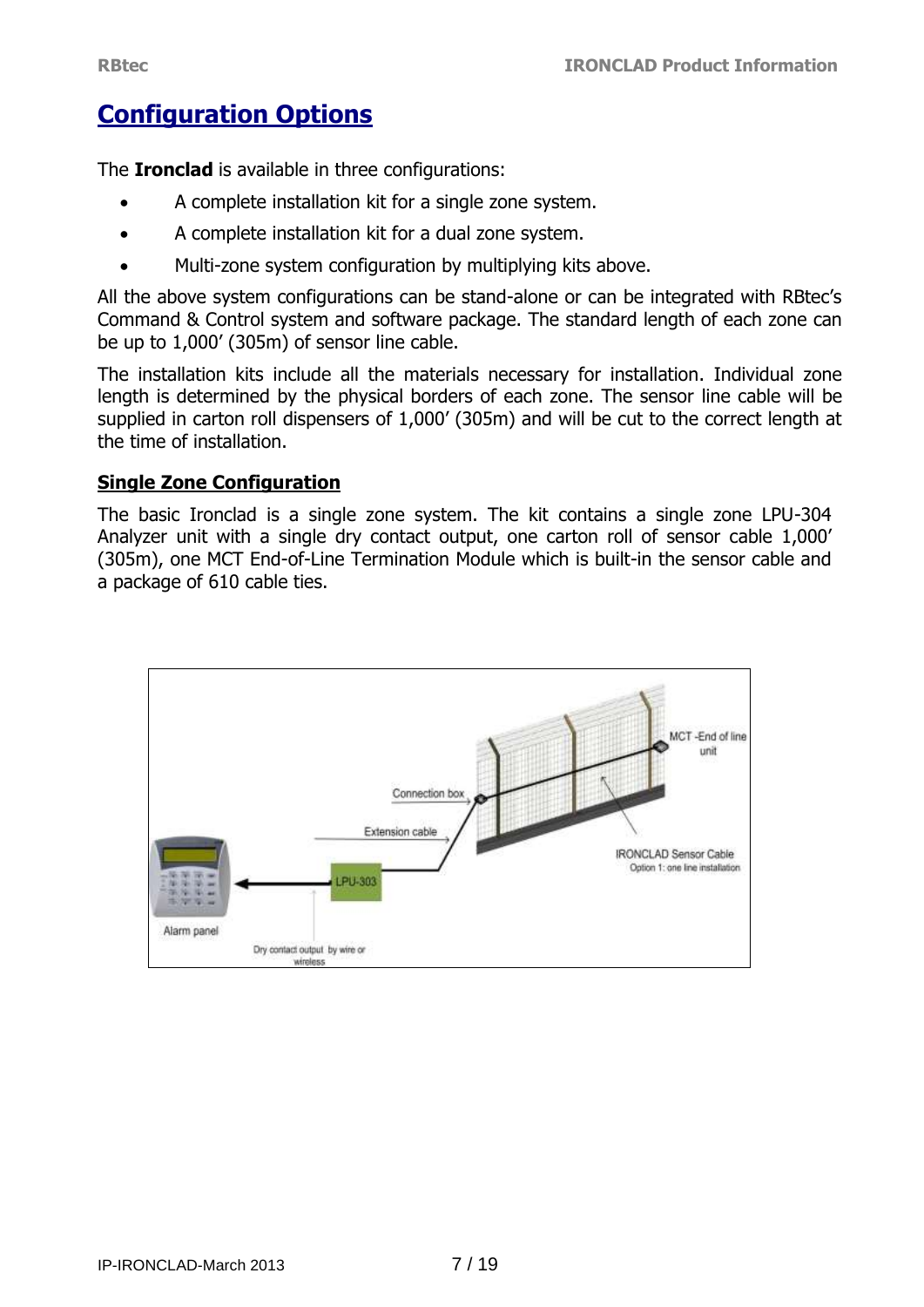#### **Dual Zone Configuration**

This configuration will secure a total perimeter length of up to 2,000' (610m) using one LPU-304 Dual Analyzer unit. The detection zones must be continuous with no gaps between the individual zones.

The **Ironclad** Dual Zone kit contains two carton roll dispensers of sensor cable, 1,000' (305m) each, a Dual Zone LPU-304 Analyzer (with two dry contact outputs), two MCT units that are built-in the sensor cable ends and 2 packages of cable ties.





#### **Multi-Zone Configuration**

The **Ironclad** system, with its onboard communication outputs, (see SPECIFICATIONS, page 12) easily affords all of the possible means of relaying alarm messages back to the control center without the need for third party communication devices.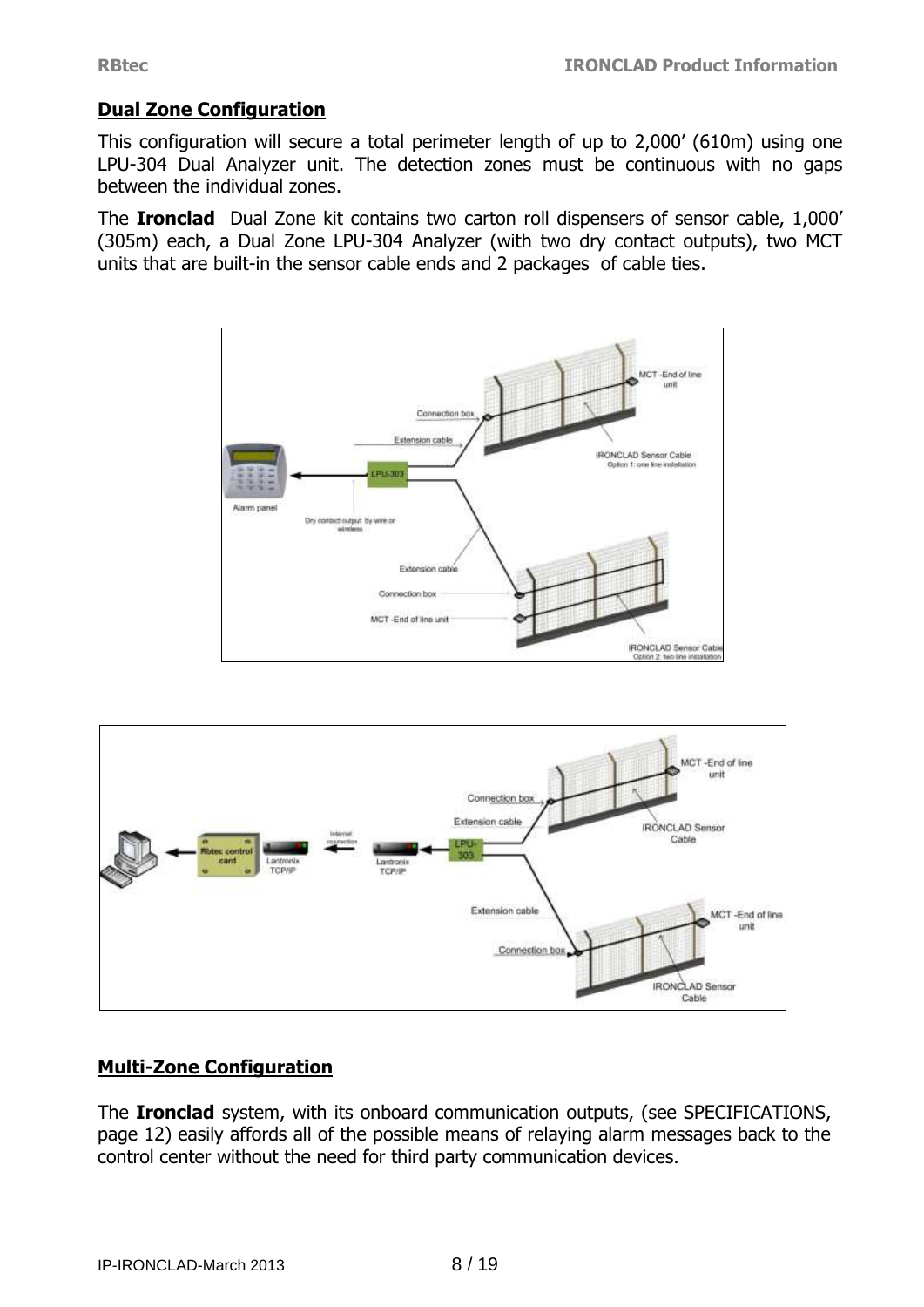In the Multi-zone configuration, RBtec's design engineers have built the modularity of the system to be simple and straight forward. Each zone requiring the same components throughout the system.

The system can control remotely up to 32 LPU-304,or up to 64 zones of 305m each, a total of 19,520m (64,025ft).

The system design for several types of communication

First option is: To work with multi drop configuration , using RS-485 communication.

Second option is: Connect the contact out-put from each LPU-304 card to other communication interface.

Third Option: Connect via LAN, using TCP/IP communication protocol.

Each LPU-304 has it's address ID which allow remote half duplex communication and receive alarm and change remotely parameter such as ARM/DISARM or sensibility change.

The system is expanding as per site needs.

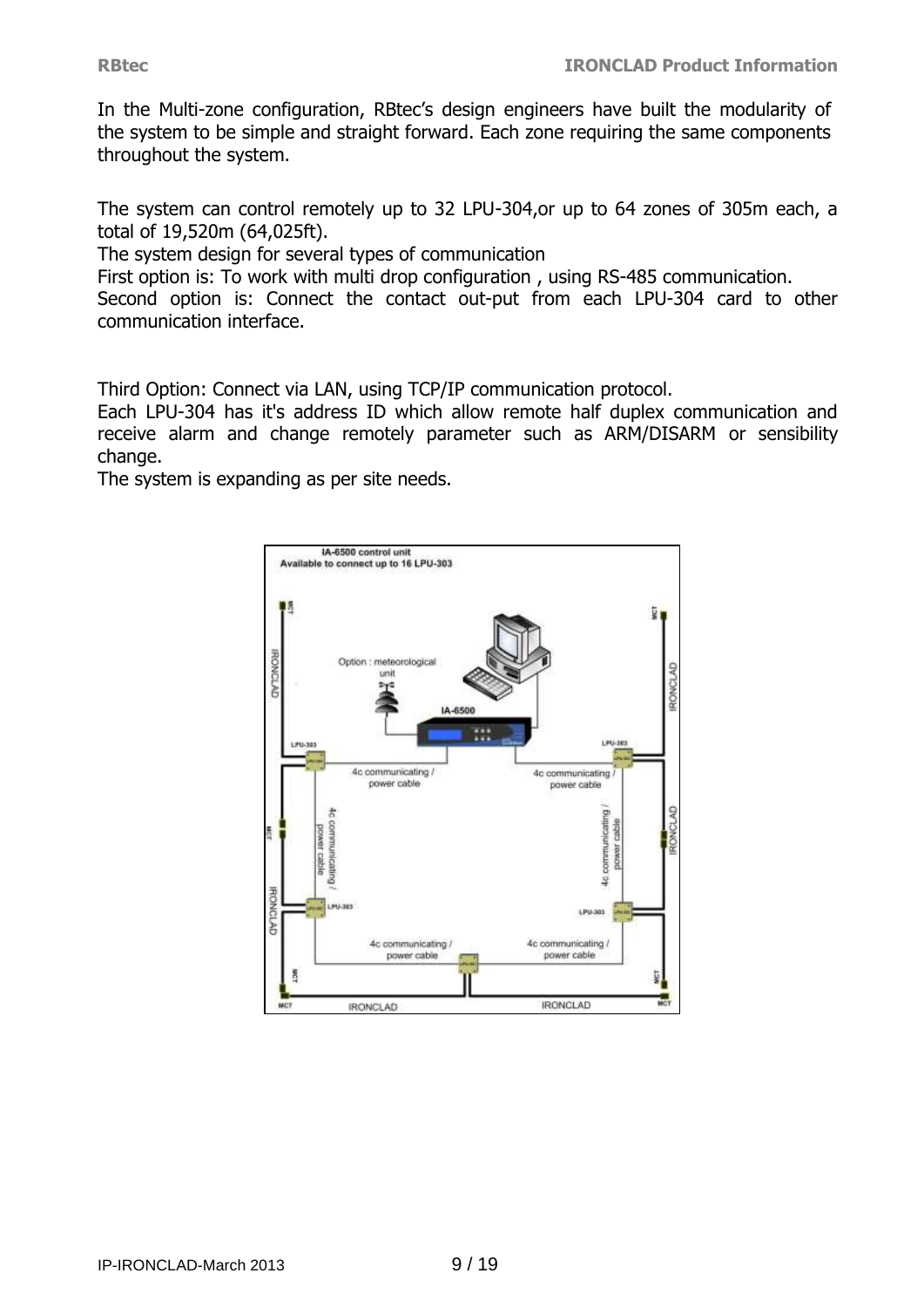# **Specifications:**

#### **LPU-304**

#### **Operating Power Requirements:**

 $\bullet$  12 – 15VDC 40mA @ 12VDC

#### **Lightening Protection**:

Gas Discharge Devices on all Inputs/Outputs & Communication line.

#### **Alarm Outputs**

- Intrusion and Line monitoring output for each zone.
- Dry contact relays with N.O. and N.C. contacts rated 1A @ 12VDC.
- Alarm output via Ethernet TCP/IP.
- Alarm output via RS-485 Protocol.
- 4 alarm outputs SSR type corolating to aditional 4 inputs of sensors

#### **Alarm Indicators**

- Power Status LED.
- Alarm Relay Status LED.
- Tamper Indication LED.

#### **Connector:**

F type Coax connection Sensor Cable Inputs for each zone.

#### **Enclosure:**

- NEMA 4, IP-65
- $\bullet$  9.5 x 7.5 x 2.75" (24 x 19.5 x 7.0cm)
- Weight:  $2.2$  lbs  $(1Kq)$

#### **IRONCLAD Transducer Sensor Cable & Accessories:**

- Maximum length/zone: 1000' (305m).
- UV resistant 2 conductor coaxial cable.
- Diameter: 0.189" (4.8mm)
- Color: Silver
- UV resistant cable ties (610 per Zone)
- Life expectancy 10 years field operation
- Weight 229.3 pound/mile (65 Kg/Km)
- Armored

**MCT** End Of Line Resistor card Outdoor weatherproof Enclosure Box ultrasonic welded to the detection sensor line.

#### **Life expectancy** 10 years field operation

#### **Environment:**

- Operating Temperature: 40° to 158°F (-40° to 70°C)
- Relative Humidity up to 98% non-condensing.

#### **Options**

- RS485: Intrudalert 5500 Protocol
- VX-25: Weather Compensation Unit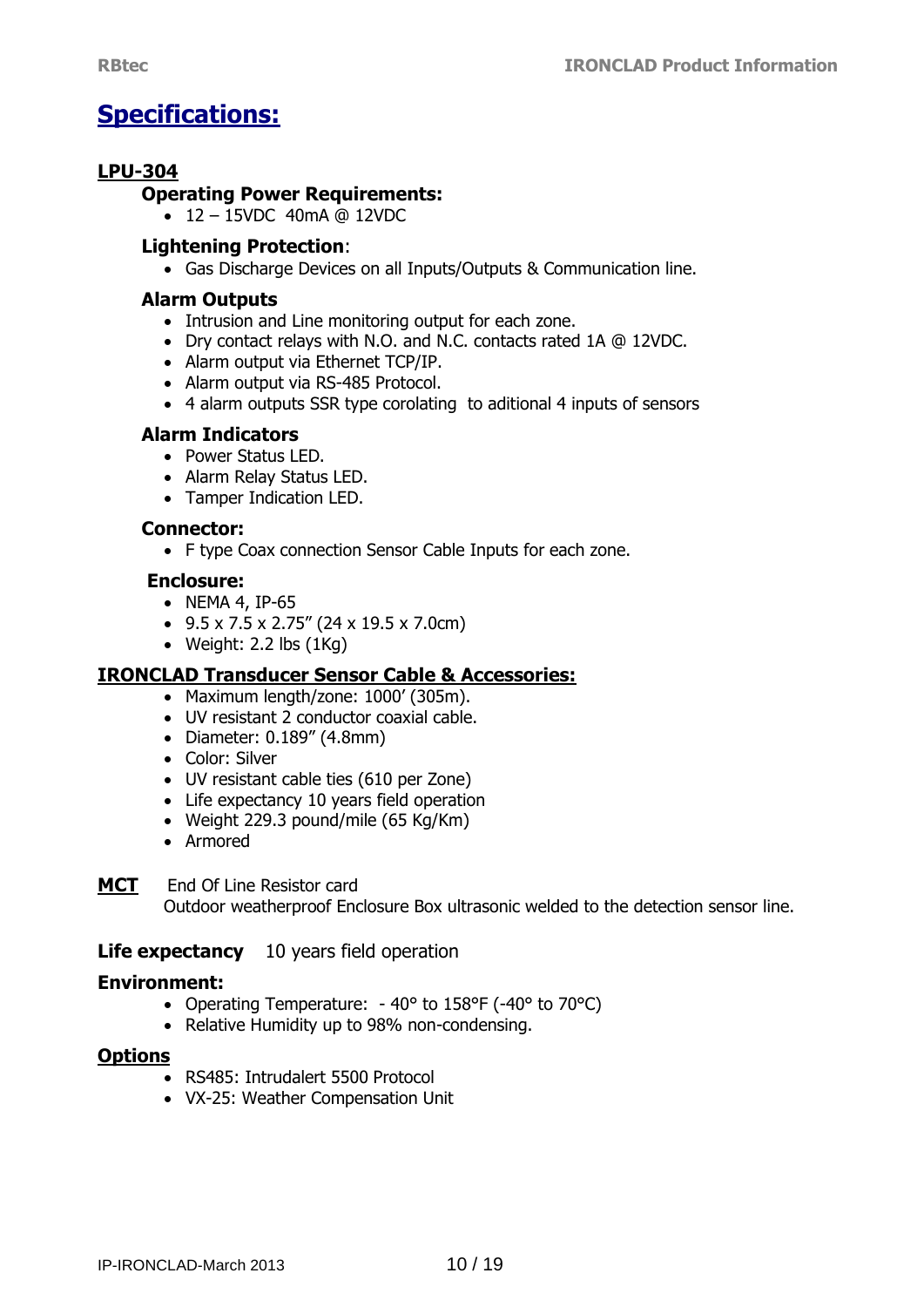# **CONTROL ROOM COMPONENTS (OPTIONAL)**

Monitoring and control of the **INTRUDALERT system** is based on RBtec's **VIDALERT**  control software or by the **IA6500 Control Interface Unit**.

The control station located in the control room or a guard booth provides the operator the option to control, monitor, save and display all the security events within his area, manually or automatically.

#### **IA -6500 Control Interface Unit**

The IA-6500 interface unit is designed to receive signals from the field transponder and the smart processing unit SPU-2004 and retransmit the processed data into the system's central computer.

The IA-6500 contains the Central Control Card, a Back-Up Control Card, a Lightning Protection Card and a Power Supply.

Additional IA-6500 Control Interface Units may easily be added for larger perimeters using additional hardware to interface between several IA-6500 Control Interface Units and the Central Computer.

For larger perimeters, additional IA-6500 interface units can be added.

The IA-6500 interface unit has fully automatic backup capability in case of the PC or other hardware failure. In the event of PC hardware or software failure, the IA-6500 automatically takes command continuing the system's operation without interruption.

Fully automated, the IA-6500 includes two internal control units, a full backup software program, an active LCD display panel and a rechargeable backup battery, all mounted on a standard 19" rack for easy access and installation.

A 15VDC power supply is installed in the unit serving both the IA-6500 and the smart processing unit SPU-2004 in the field.

Although inactive during normal system operation, the IA-6500 is always connected to the system in an 'ON-GUARD' mode. When PC failure occurs, the IA-6500 automatically takes control and continuous system operation is maintained through its on-board control panel.

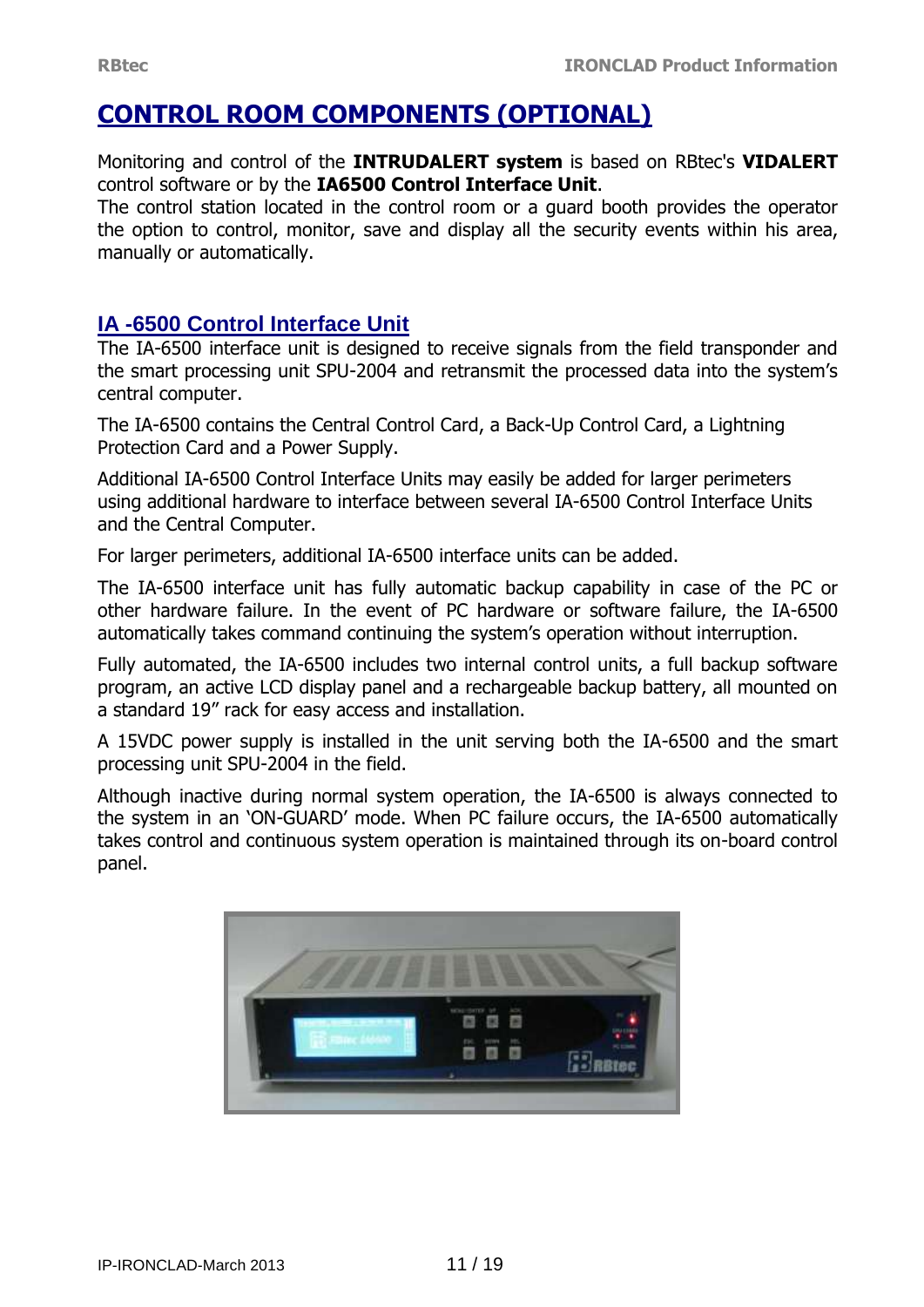#### **Control Display Features**

| <b>Key</b>        | <b>Function</b>                                                                      |
|-------------------|--------------------------------------------------------------------------------------|
| <b>Menu/Enter</b> | Move between menu options and confirm selections.                                    |
| <b>ESC</b>        | Go to previous screen, cancel selections and move out<br>of program to alarm screen. |
| <b>UP</b>         | Change values up                                                                     |
| DOWN              | Change values down                                                                   |
| <b>ACK</b>        | Acknowledge alarms and silent annunciator                                            |
| DEL               | Delete alarm after acknowledge                                                       |

#### **VIDALERT software configuration**

The **VIDALERT** system software is designed to operate under the Microsoft Windows operating system and uses the full power of Windows graphic capabilities.

The **VIDALERT** software program controls the complete **VIDALERT** system, enabling control and management via a single keyboard and monitor.



The PC monitor displays the present status of the entire perimeter in real time. The main screen displays a color graphic map of the secured site, clearly showing the perimeter zones in different colors. When an alarm is triggered the relevant zone will start blinking in red and an audible alarm will sound. From the main screen, the operator may use different keys to move through the system's functions such as:

• Changing of zone sensitivities.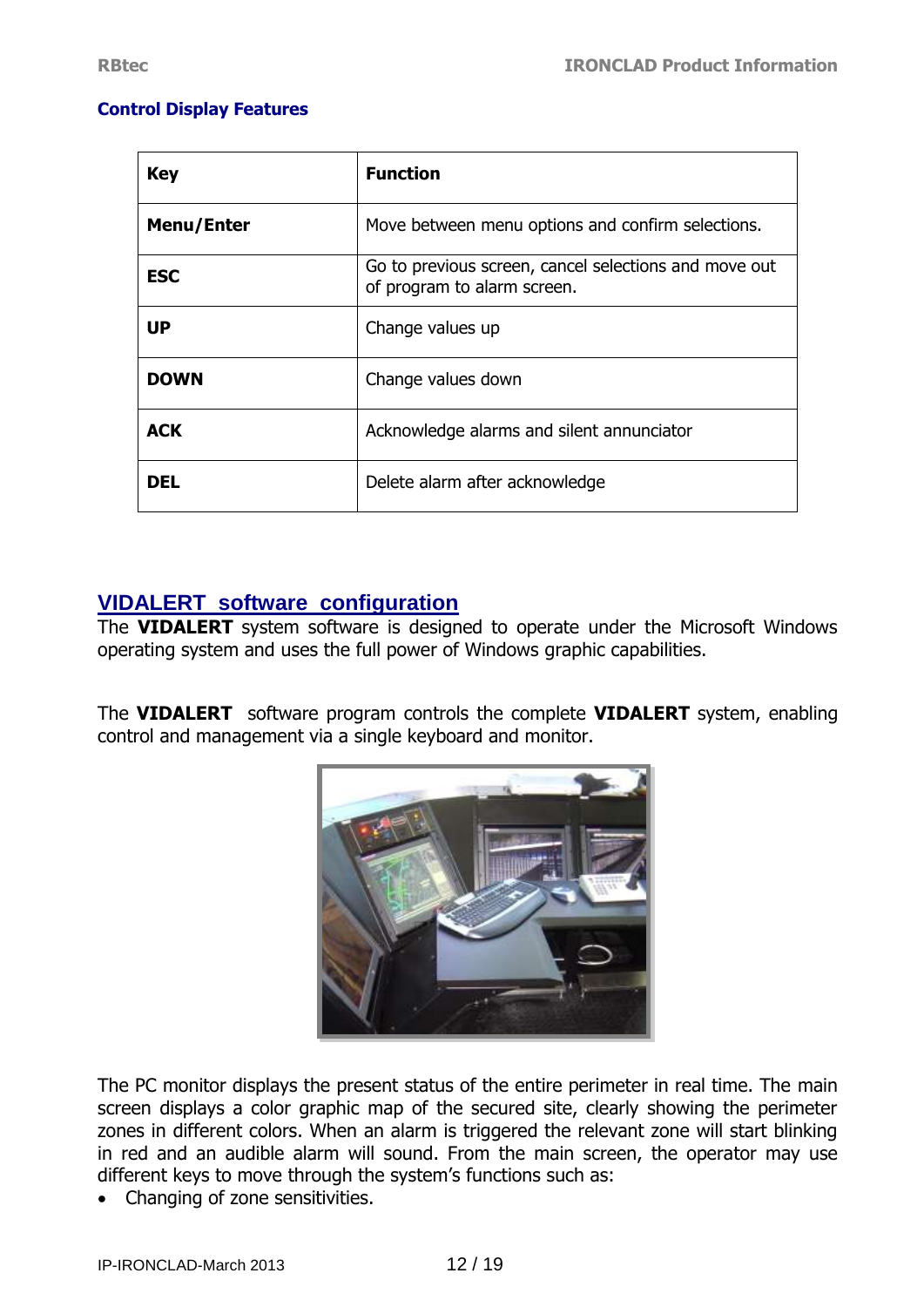- Changing of 'Arm/Disarm' status.
- Changing of the system 'Time/Date'.
- Password enrollment for access authorization to system controls.
- Data bank access.
- Immediate help on current screen, quick help panel.

#### **VIDALERT Software Program**

VIDALERT unique sensing and intrusion detection capabilities are enhanced by a PC based, active color graphic site map display, a series of screen display keyboard controlled function keys and a variety of communication and response capabilities to form a complete perimeter protection system.

Alarms are presented on the active color graphic site map as a flashing zone and announced by pre-recorded synthesized computer voice or a beeping sound. In addition, it can activate electronically integrated systems such as CCTV and auxiliary response equipment such as sirens, floodlights and automatic gates and barriers for the identification and capture of intruders.

From the perimeter map, the user has a complete overview of the entire protected site status including system 'Arm/Disarm' status.

A standard PC computer may be used with the system.

Data displayed on the screen (but not limited to):

- Graphic site maps.
- Event screens.
- Status change screens.
- Sensitivity change screens.
- Historical data screens.
- Hard copy and printout control.
- Built-in help screens.
- Voice announcement controls.
- Special customers' tailored screens.

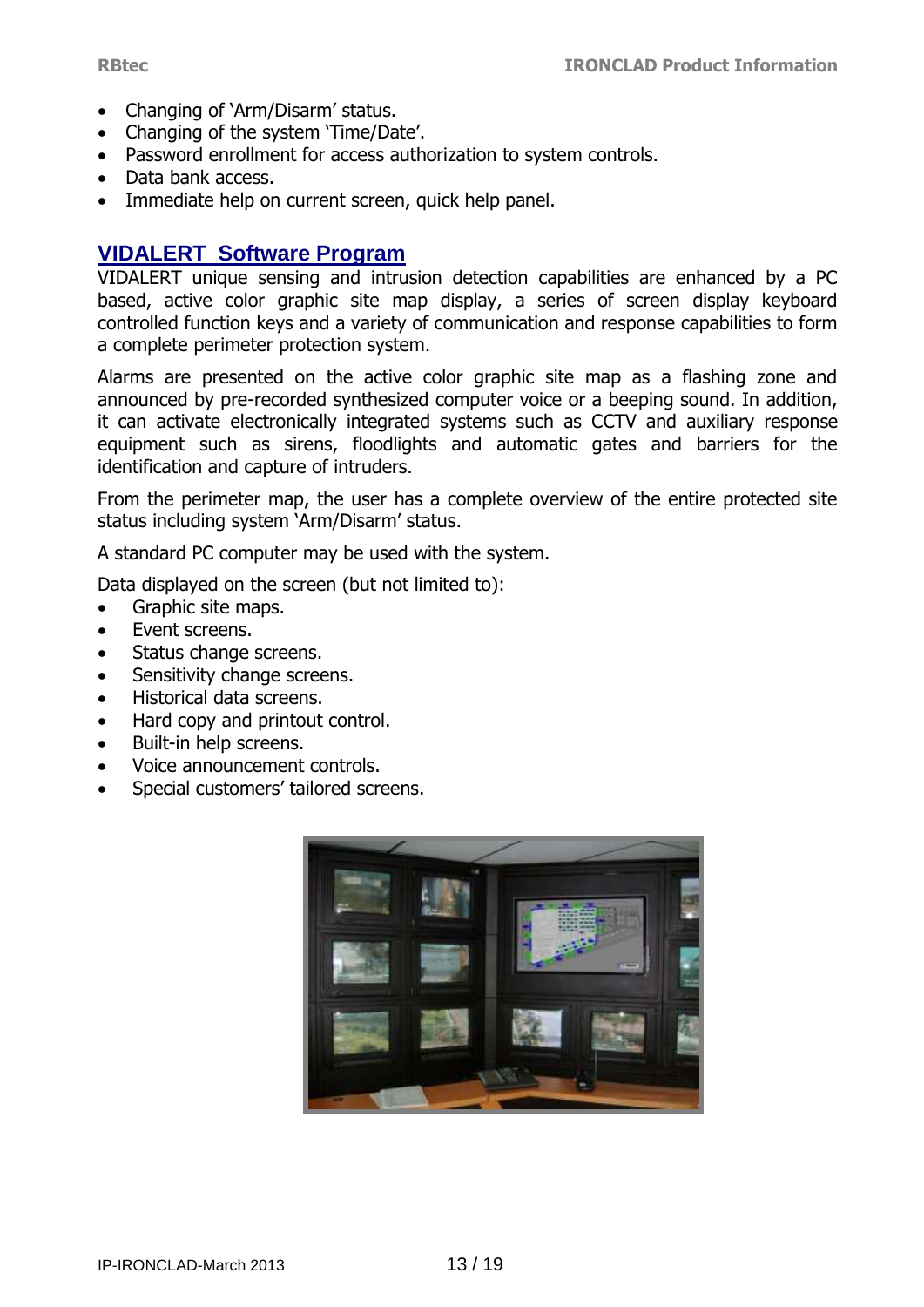#### **Alarms & Commands**

The Central Control is normally maintained in "monitoring" status. When an alarm is received, the system monitor indicates "alarm" status and the affected zones of the perimeter are immediately shown.

Alarms are visually displayed and audibly announced by a 'voice recording' or beep, enhancing security personnel reaction. All alarm commands and events are recorded and stored for analysis and hard copy report printing.

The Control Interface Unit monitors and controls all alarm zones, as well as additional devices such as lighting, CCTV, horns, sirens and other physical response auxiliary devices. These devices are controlled and activated through the Smart Processor Units (SPU-2004).

Eight relay outputs per transponder are available for linking the Control Interface Unit with remote devices.

#### **Alarm Communications, Analysis And Response**

**VIDALERT's** unique sensing and intrusion detection capabilities are enhanced by a PC based, customizable **'Active Color, Graphic Site Map Display',** a series of screens display keyboard controlled functions and a variety of communication and response capabilities, to structure an all inclusive perimeter defense system.

Alarms are presented on the Active Color Graphic Site Map, as a "flashing" zone and announced by pre-recorded, synthesized computer voice or a beeping sound.

Signals can then be transmitted to mobile units or to remote stations through RF radio, cable, or telephone /cellular communications.

In addition, activation of electronically integrated systems and response equipment such as; CCTV, sirens, floodlights, automatic gates and barriers can be initiated in order to locate, identify and capture would-be intruders.

#### **Main Screen - Site Map**

From the perimeter map the user has a complete overview of the entire perimetric zone status, including the Alarm Status (whether there is an alarm or not) and Zone Arm Status.

#### **Security Software**

**VIDALERT's** Custom-Site Graphics, human interface engineering was developed with the end user in mind.

Customized software provides an Active Color Graphic Site Map Display of the actual site with overlaid perimeter zones on the system's monitor. 'Zoom-In' view Info Screens, for critical areas located close to an alerted zone; enhance the use of the Graphic Site display.

Keyboard operated, screen displayed function keys, including "Help", enable complete and user friendly system controls by security personnel at the control center.

The software program includes flashing instructions, clear and simple icons and one step movements from window to window (keyboard/mouse).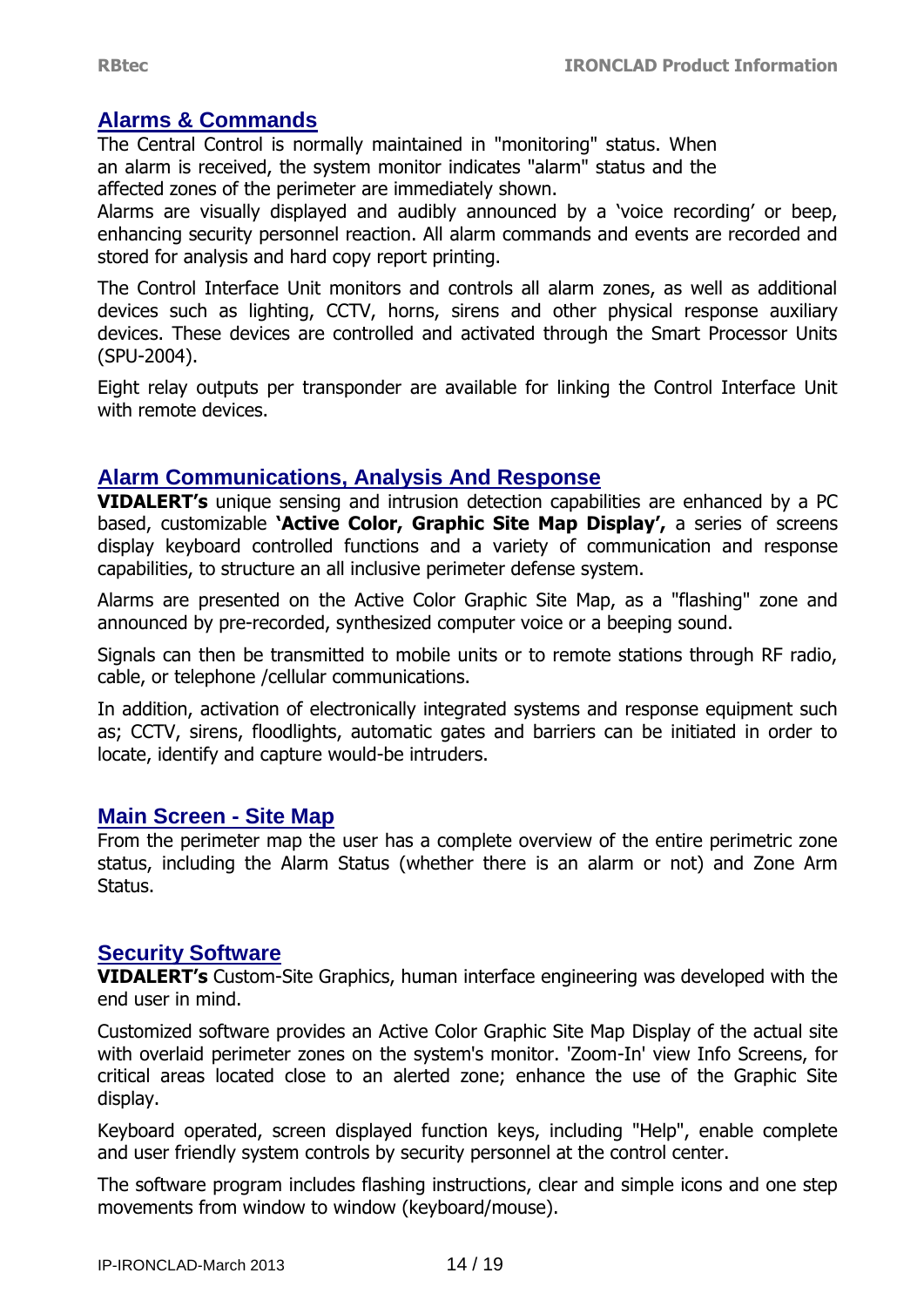Although assignment of function keys are customized to meet the specific requirements of each specific installation, RBtec's more than 20 years of extensive field experience has developed a standard set of pre-programmed function key assignments to provide an optimal configuration applicable to most installations.

#### **Central Computer & Monitor**

The system is running on server client configuration.

The server is manage, monitor receives stores and displays alarm messages from the IA-6500 to enable complete visual & audio perimeter monitoring and response by security personnel. The clients are operating stations

Equipped with customized Active Color Graphics Site Map Display capabilities through fully customized software, the computer's monitor displays actual site graphic maps, including perimeter layout, zone locations, buildings, floor layout, rooms, and other site facilities as needed, depending on site resolution required by the customer.

All alarm signals received from **VIDALERT** Sensors (or other sensors interfaced with the system) are processed, displayed on the Active Graphic Site Map Display Monitor and audibly annunciated through a synthesized computer voice.

Data displayed on the screen includes (but is not limited to): graphic site maps, events, status change, sensitivity change, historical data base, hard copy printout controls, builtin help and voice announcement controls.

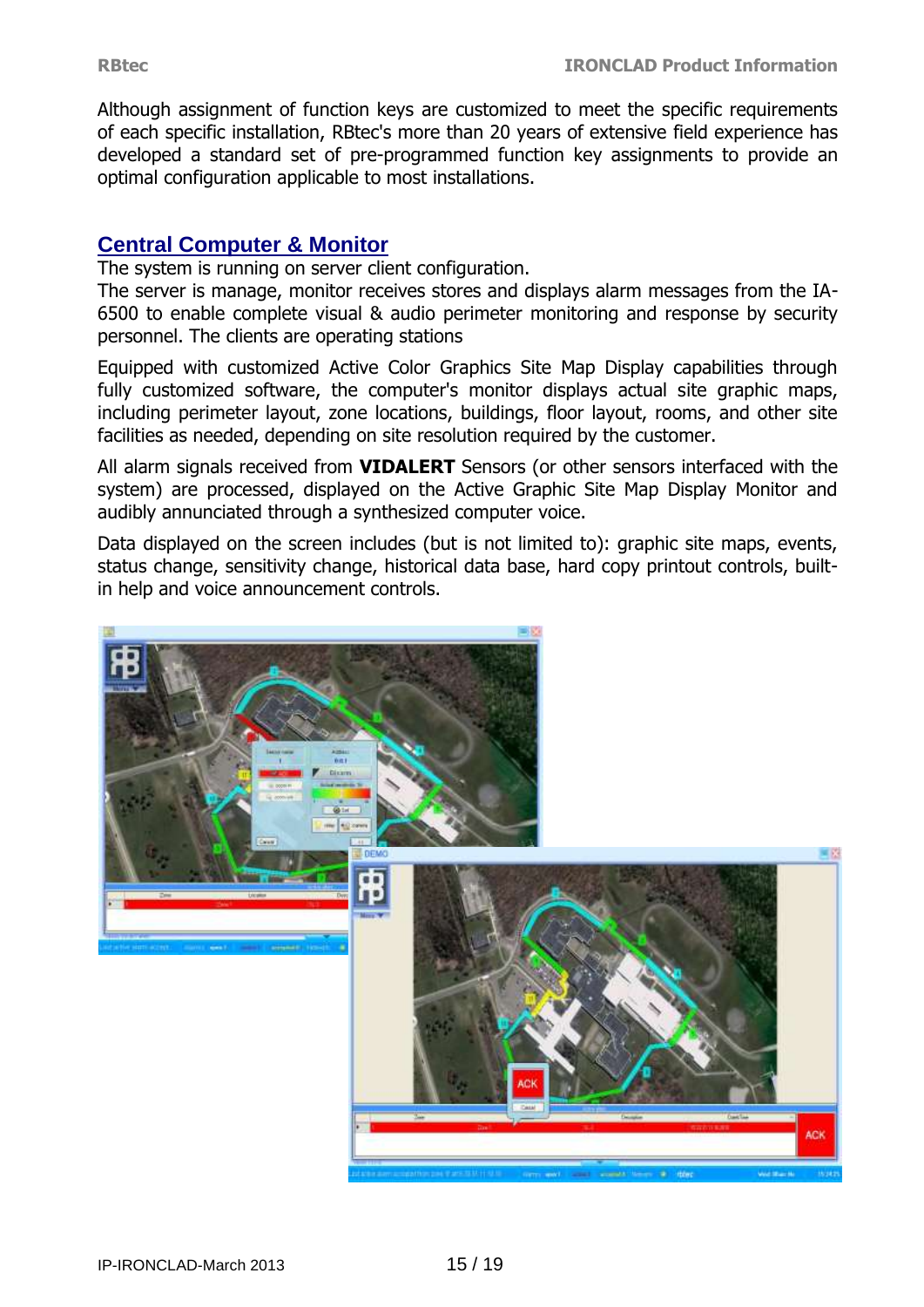# **CONFIDENTIAL SITE QUESTIONNAIRE**

# **PURPOSE**

The purpose of this confidential site questionnaire is to enable our initial evaluation of specific site compatibility for the installation of our INTRUDALERT system. It is very important that all data is completed at the highest degree of accuracy, so that a realistic proposal which will meet your operational requirements can be prepared. Estimated quotation will be based on knowledge acquired from site questionnaire/client. RBtec reserves the right to amend future quotations based on actual information.

Our questionnaire covers details concerning several major areas of concern when INTRUDALERT is installed:

- **A. A General Security Profile**
- **B. Physical Dimensions.**
- **C. Current perimeter protection fence details.**
- **D. Topographic & natural environment conditions.**
- **E. Current equipment installation**
- **F. Electrical environment.**
- **G. Operational access & off site activities.**
- **H. Roads, Trains, Bridges etc.**
- **I. General comments.**

All information provided herein will be kept in strictest confidence.

# **A. A General Security Profile**

1. Facility general description (Type, purpose, etc.)

| 2. | Threat scenario: (Please check appropriate item)<br>Vandalism. Theft Espionage Personal Terrorism                        |
|----|--------------------------------------------------------------------------------------------------------------------------|
|    |                                                                                                                          |
| 3. | Expected Intruder sophistication: Casual Changerienced Professional                                                      |
| 4. | Police _________________Employee on premises ___Company radio car _____Public Police<br>__Special tactics _________Other |
|    | 5. Facility secured time periods: 24 Hours 16 Hours 28 hours 2Day<br>__Night                                             |
|    | Comments:________________________                                                                                        |
|    |                                                                                                                          |

\_\_\_\_\_\_\_\_\_\_\_\_\_\_\_\_\_\_\_\_\_\_\_\_\_\_\_\_\_\_\_\_\_\_\_\_\_\_\_\_\_\_\_\_\_\_\_\_\_\_\_\_\_\_\_\_\_\_\_\_\_\_\_\_\_\_\_ \_\_\_\_\_\_\_\_\_\_\_\_\_\_\_\_\_\_\_\_\_\_\_\_\_\_\_\_\_\_\_\_\_\_\_\_\_\_\_\_\_\_\_\_\_\_\_\_\_\_\_\_\_\_\_\_\_\_\_\_\_\_\_\_\_\_\_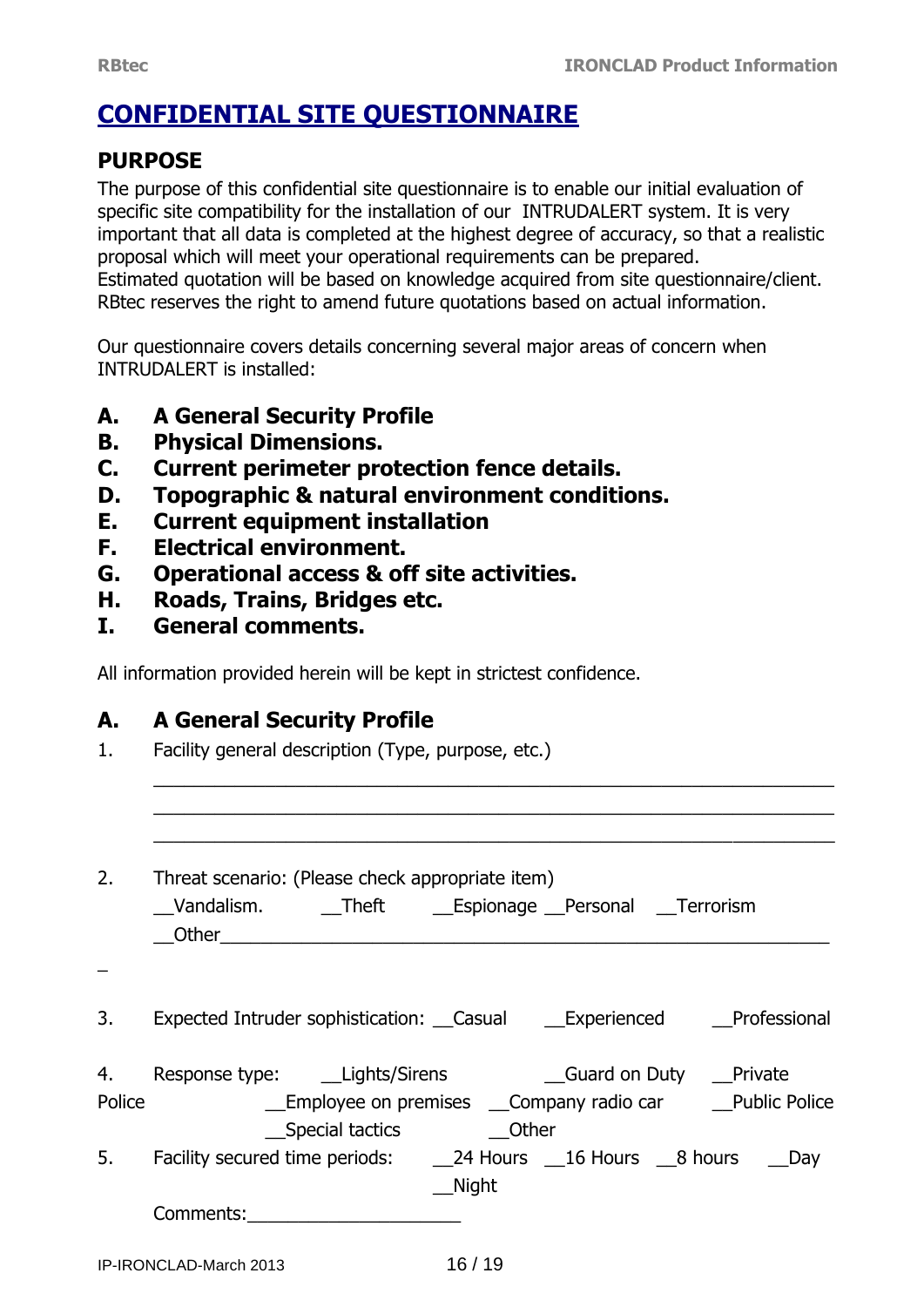# **B. Physical Dimensions.**

Protected area: Total perimeter length\_\_\_\_\_\_\_\_\_\_\_\_\_\_\_\_\_\_\_\_\_\_\_

# **C. Current perimeter protection fence details.**

| Perimeter fencing: _ Diamond Chain Link fence                                                               |                                      |                           |                                                      | Welded mesh fence                                                                     |
|-------------------------------------------------------------------------------------------------------------|--------------------------------------|---------------------------|------------------------------------------------------|---------------------------------------------------------------------------------------|
|                                                                                                             | <b>Barbed wire</b><br>Plastic coated |                           |                                                      | __Stainless steel<br><b>Galvanized</b>                                                |
|                                                                                                             | _Razor tape concertina               |                           |                                                      |                                                                                       |
|                                                                                                             |                                      |                           |                                                      |                                                                                       |
|                                                                                                             |                                      |                           |                                                      |                                                                                       |
| Fence physical characteristics:                                                                             |                                      |                           |                                                      |                                                                                       |
|                                                                                                             |                                      |                           |                                                      |                                                                                       |
|                                                                                                             | _Type of fence                       |                           |                                                      |                                                                                       |
|                                                                                                             |                                      |                           |                                                      | Distance between                                                                      |
|                                                                                                             |                                      |                           |                                                      |                                                                                       |
|                                                                                                             |                                      |                           |                                                      |                                                                                       |
| Note: Please use additional drawings or pages for additional fence details.                                 |                                      |                           |                                                      |                                                                                       |
|                                                                                                             |                                      |                           | (Heights, pole types, distances between poles, etc.) |                                                                                       |
|                                                                                                             |                                      |                           |                                                      |                                                                                       |
|                                                                                                             |                                      |                           | Barbed wire Concertina Coil                          | Razor type                                                                            |
|                                                                                                             |                                      |                           |                                                      |                                                                                       |
| Fence condition:                                                                                            | New Old Good                         |                           |                                                      | Poor                                                                                  |
|                                                                                                             |                                      | Loose ____Damaged ___None |                                                      |                                                                                       |
|                                                                                                             |                                      |                           |                                                      |                                                                                       |
| Additional comments: Additional comments:                                                                   |                                      |                           |                                                      |                                                                                       |
|                                                                                                             |                                      |                           |                                                      |                                                                                       |
|                                                                                                             |                                      |                           |                                                      | Note: Fence wire strength should be at least 45 Kgs/mm hardened, with thickness of at |
| least 3mm 0.                                                                                                |                                      |                           |                                                      |                                                                                       |
|                                                                                                             |                                      |                           |                                                      |                                                                                       |
| Do access points for digger or slitter exist along the fence? VES                                           |                                      |                           |                                                      | <b>NO</b>                                                                             |
|                                                                                                             |                                      |                           |                                                      |                                                                                       |
|                                                                                                             |                                      |                           |                                                      |                                                                                       |
|                                                                                                             |                                      |                           |                                                      | _Multiple fencing __Concertina coil                                                   |
| Gates: Number of gates_______________________Gate width: $\#1$ ______ $\#2$ _____ $\#3$ ______ $\#4$ ______ |                                      |                           |                                                      |                                                                                       |
| Types: Wing (Number)_________ Sliding (Number)________ Other________                                        |                                      |                           |                                                      |                                                                                       |
|                                                                                                             |                                      |                           |                                                      |                                                                                       |
| D. Topographic & natural environment conditions.                                                            |                                      |                           |                                                      |                                                                                       |
| Terrain: __Hilly _____Flat _____________Steep slopes _______________Rivers/Streams                          |                                      |                           |                                                      |                                                                                       |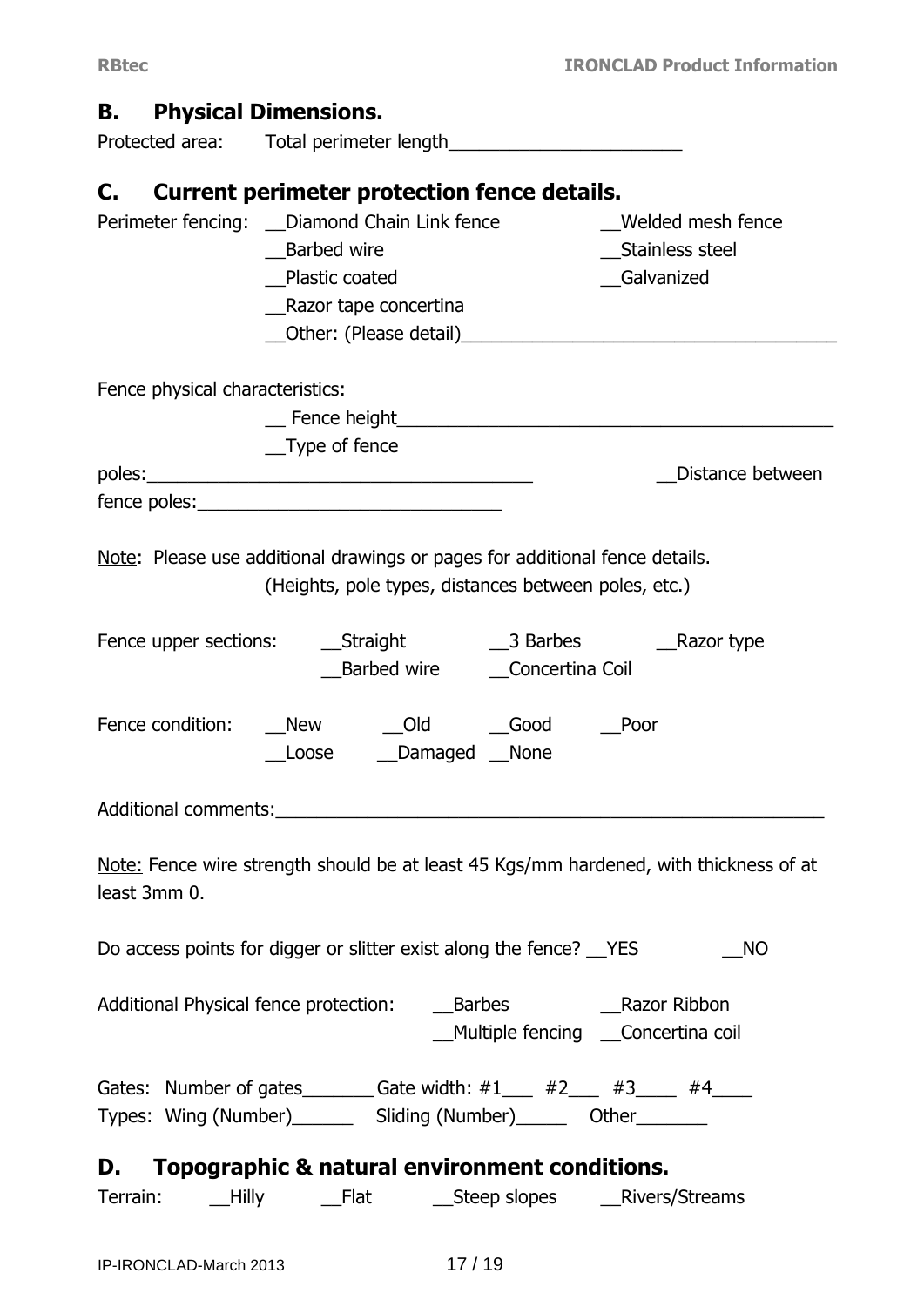|                                                                                                                                                                                                                                                                            | Obstructions ____Landscaping                                                                                                                        |                                                       |         |               |                                                                    |  |  |
|----------------------------------------------------------------------------------------------------------------------------------------------------------------------------------------------------------------------------------------------------------------------------|-----------------------------------------------------------------------------------------------------------------------------------------------------|-------------------------------------------------------|---------|---------------|--------------------------------------------------------------------|--|--|
|                                                                                                                                                                                                                                                                            |                                                                                                                                                     |                                                       |         |               |                                                                    |  |  |
|                                                                                                                                                                                                                                                                            | Surface:                                                                                                                                            |                                                       |         |               | Ground structure: ___ Soft ________ Rocky _____ Sand ______ Gravel |  |  |
|                                                                                                                                                                                                                                                                            | Ground cover - Asphalt: ____Existing _____To be laid: Thickness required:<br>Ground cover - Cement: ___Existing ____To be laid: Thickness required: |                                                       |         |               |                                                                    |  |  |
|                                                                                                                                                                                                                                                                            |                                                                                                                                                     | (Please note on layout grid).                         |         |               |                                                                    |  |  |
|                                                                                                                                                                                                                                                                            |                                                                                                                                                     | <b>Climate &amp; normal local weather conditions:</b> |         |               |                                                                    |  |  |
| __High winds ___Blowing debris ___Hail ___Sea spray\Salt air<br>__Frequent electrical storms (Lightning) ___Desert heat ___Extreme cold<br>_Vandals _Domestic animals _____________Gophers, other small animals, rats, mice<br>etc.<br>E.<br><b>Equipment installation</b> |                                                                                                                                                     |                                                       |         |               |                                                                    |  |  |
| $\sqrt{ }$                                                                                                                                                                                                                                                                 | Item                                                                                                                                                |                                                       | Present | <b>Future</b> | Distance from sensor line                                          |  |  |
|                                                                                                                                                                                                                                                                            | Sprinklers                                                                                                                                          |                                                       |         |               |                                                                    |  |  |
|                                                                                                                                                                                                                                                                            | Water                                                                                                                                               |                                                       |         |               |                                                                    |  |  |
|                                                                                                                                                                                                                                                                            | Gas                                                                                                                                                 |                                                       |         |               |                                                                    |  |  |
|                                                                                                                                                                                                                                                                            | Compressor(s)                                                                                                                                       |                                                       |         |               |                                                                    |  |  |
|                                                                                                                                                                                                                                                                            |                                                                                                                                                     | Vibration equipment                                   |         |               |                                                                    |  |  |

# **F. Electrical environment**

**Other** 

| <b>RF Interference:</b>                                                  | <b>Unknown</b> | None | Known: |
|--------------------------------------------------------------------------|----------------|------|--------|
| (Please describe so that filters for RFI rejection can be pre-installed) |                |      |        |

# **G. Operation access & Off site activities.**

| Normal conditions when system is armed:                                                    | Quiet Some activity |
|--------------------------------------------------------------------------------------------|---------------------|
| __Heavy traffic __Aircraft ___Nearby running power equipment<br>Other <b>Communication</b> |                     |
| <b>Access required when system is armed:</b> PES                                           | NO                  |
| Specify zones:                                                                             |                     |

 $\overline{a_1}$  , and the set of the set of the set of the set of the set of the set of the set of the set of the set of the set of the set of the set of the set of the set of the set of the set of the set of the set of the se  $\overline{a_1}$  , and the set of the set of the set of the set of the set of the set of the set of the set of the set of the set of the set of the set of the set of the set of the set of the set of the set of the set of the se